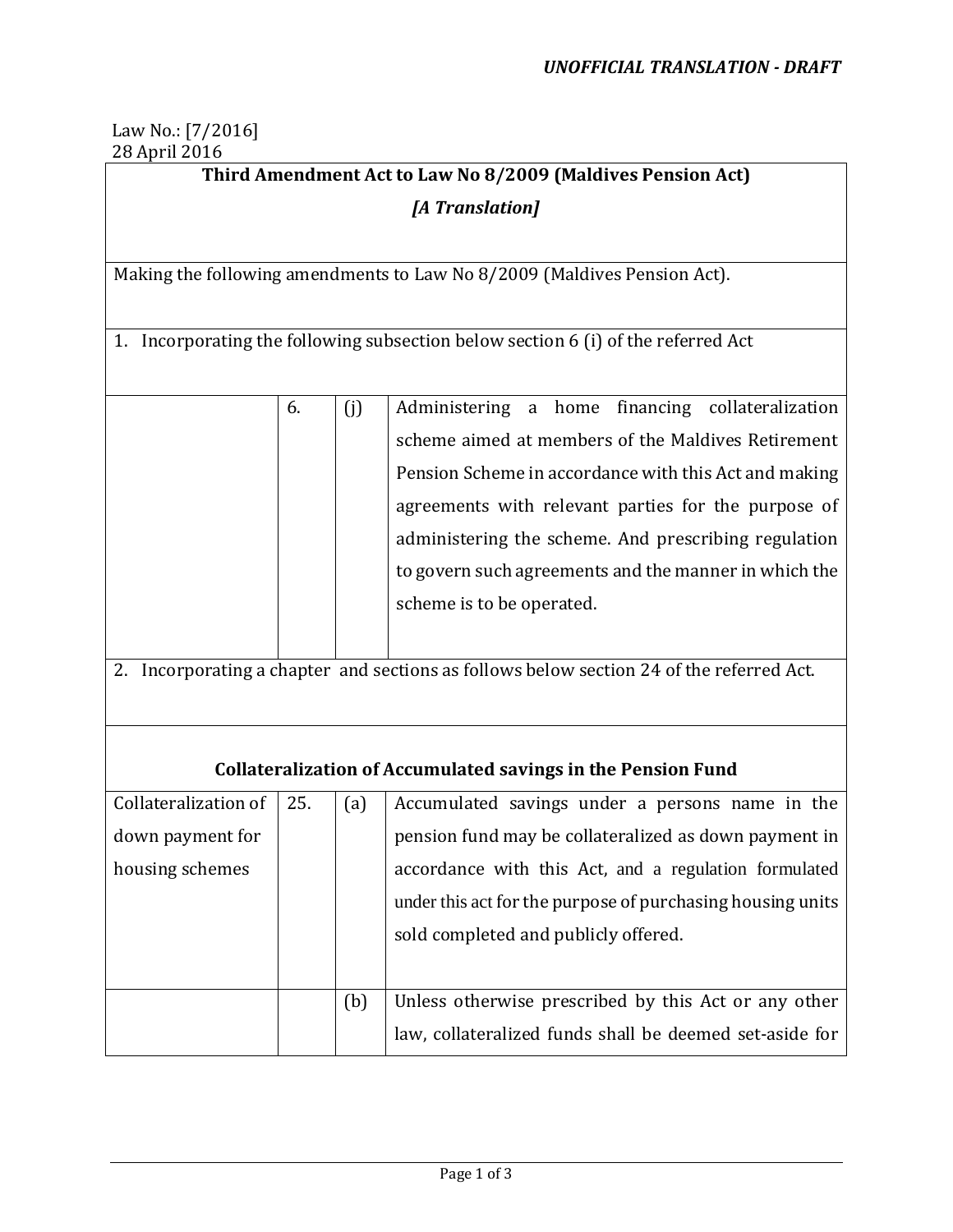|                    |     |     | the benefit of the lender or the party accepting the        |
|--------------------|-----|-----|-------------------------------------------------------------|
|                    |     |     | collateral in the event of default.                         |
|                    |     |     |                                                             |
|                    |     | (c) | The Pension Office shall maintain a separate record of      |
|                    |     |     | the funds collateralized under this Act.                    |
| Main conditions    | 26. | (a) | Accumulated savings from the pension fund may only be       |
| and procedures for |     |     | collateralized in accordance with this Act for home         |
| collateralization  |     |     | purchase loans made through a bank, housing                 |
|                    |     |     | development and financing companies or any other            |
|                    |     |     | similar financial institution.                              |
|                    |     |     |                                                             |
|                    |     | (b) | Funds collateralized under this Act shall be funds          |
|                    |     |     | required solely for the purpose of down payment of the      |
|                    |     |     | loan. Other than funds required for down payment of a       |
|                    |     |     | loan, collateralized funds from the pension fund shall      |
|                    |     |     | not be used to pay for loan interests or any other          |
|                    |     |     | expenses.                                                   |
|                    |     |     |                                                             |
| Collateralization  | 27. | (a) | Regulation on collateralization of pension funds shall be   |
| procedure          |     |     | prescribed and published by the Pension Office Board        |
|                    |     |     | months from<br>within<br>03<br>(Three)<br>the<br>date<br>of |
|                    |     |     | commencement of the Third Amendment Act to law No           |
|                    |     |     | 8/2009 (Maldives Pension Act).                              |
|                    |     |     |                                                             |
|                    |     | (b) | The Pension Board shall in the regulation prescribed        |
|                    |     |     | under subsection (a) of this section, specify manner in     |
|                    |     |     | which the financial capacity of the person<br>be            |
|                    |     |     | determined for purchasing the house, procedures for         |
|                    |     |     | retirement of a person who has collateralized funds and     |
|                    |     |     | all other relevant procedures to be followed.               |
|                    |     |     |                                                             |